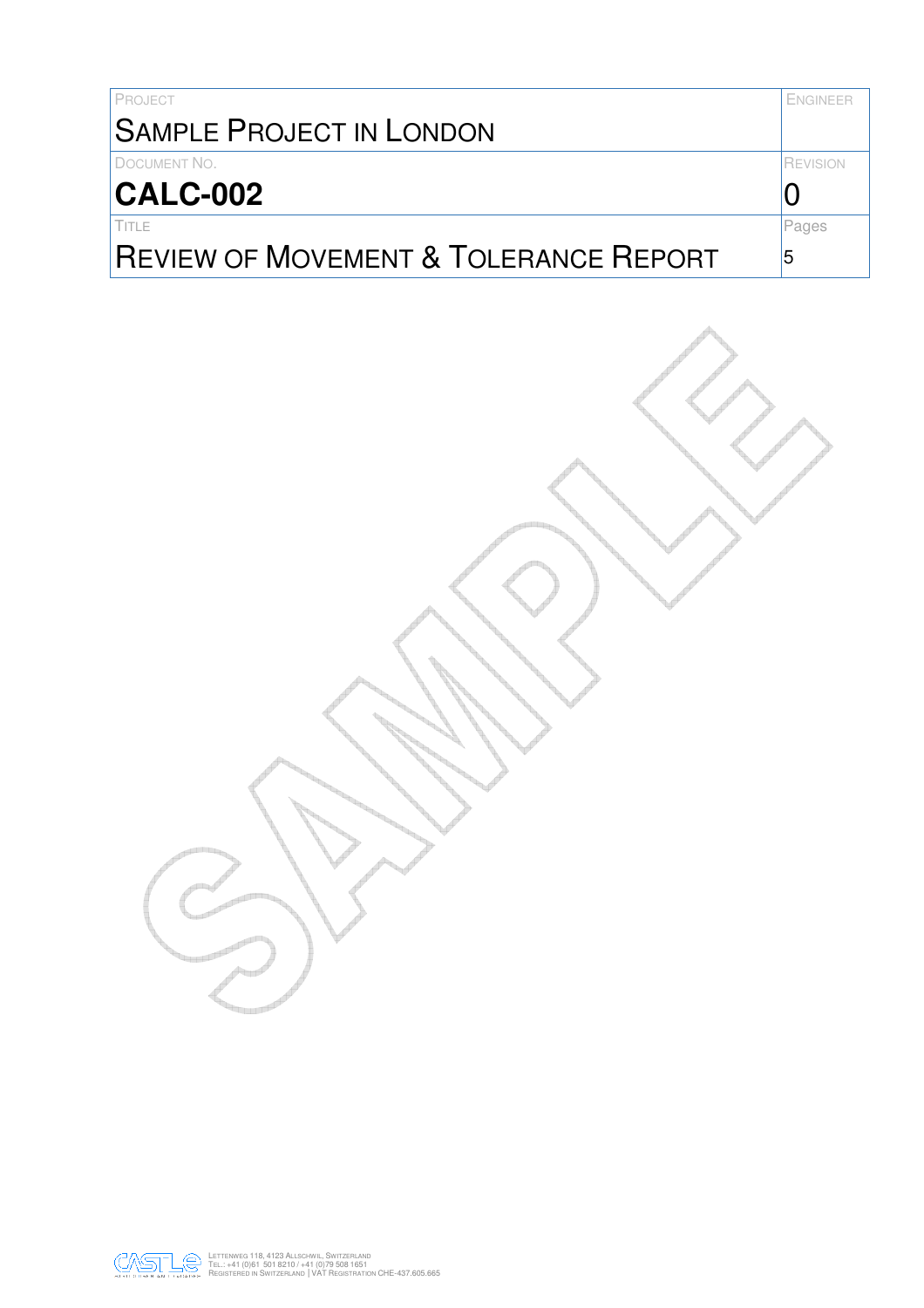| PROJECT                                          | <b>NAME</b>     | DATE         |
|--------------------------------------------------|-----------------|--------------|
| <b>SAMPLE PROJECT IN LONDON</b>                  |                 |              |
| TITLE                                            | <b>REVISION</b> | <b>PAGES</b> |
| <b>REVIEW OF MOVEMENT &amp; TOLERANCE REPORT</b> |                 | $ 2$ of 5    |

# **Table of contents**

| 1 <sup>1</sup> |  |
|----------------|--|
|                |  |
|                |  |
|                |  |
|                |  |

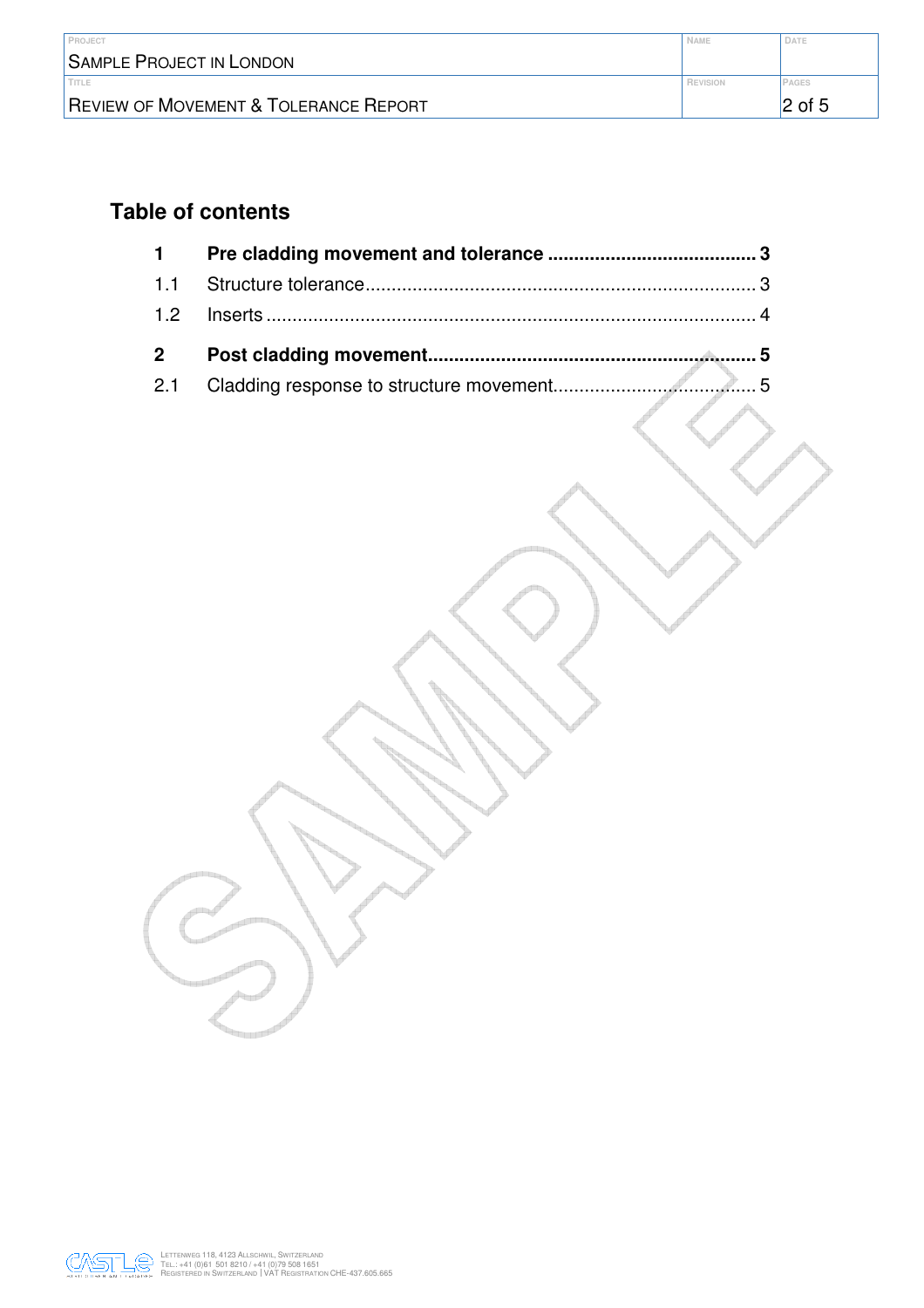| PROJECT                                          | <b>NAME</b>     | DATE      |
|--------------------------------------------------|-----------------|-----------|
| <b>SAMPLE PROJECT IN LONDON</b>                  |                 |           |
| TITLE                                            | <b>REVISION</b> | PAGES     |
| <b>REVIEW OF MOVEMENT &amp; TOLERANCE REPORT</b> |                 | $ 3$ of 5 |

### **1 Pre cladding movement and tolerance**

Cladding brackets are designed to accommodate structure movements and tolerances prior to cladding installation including but not limited to the following:

- initial tolerances
- instantaneous self weight deflection
- construction live loads
- short-term creep and shrinkage
- surface and edge flatness

#### **1.1 Structure tolerance**

1.1.1 Edges of slab, walls and upstands or perimeter beam (if any)

Deviation of edges of slab, walls upstand or beam from the intended design location for both the tower and the podium is limited to the following:

Level 0 to 1:  $+/-$  12mm parallel and/or perpendicular to the edge

Level 2 to Roof:  $+/-$  25mm parallel and/or perpendicular to the edge

1.1.2 Level of slab at building edges and upstands or perimeter beam (if any)

Deviation of either the top or bottom surface of slab, upstand or beam from the intended design location is limited to the following:

i Tower

| Level $0$ to 1:              | $+/- 12$ mm |  |
|------------------------------|-------------|--|
| Level 2 to $26$ :            | $+/- 25$ mm |  |
| Level 27 to Roof: $+/-$ 35mm |             |  |
|                              |             |  |

ii Podium

Level 0 to 1:  $+/- 12$ mm

Level 2 to Roof:  $+/-$  25mm

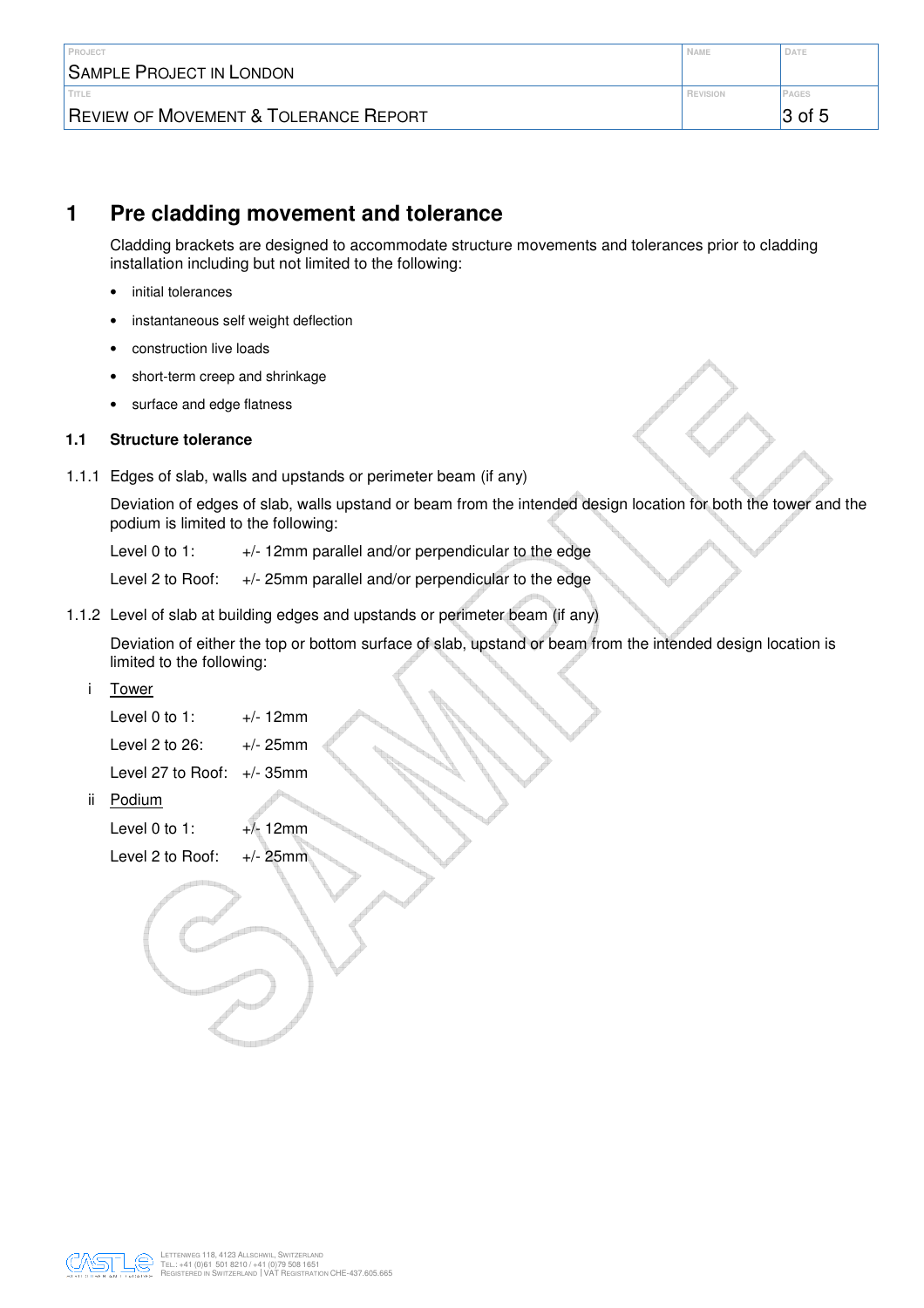| PROJECT                                          | <b>NAME</b>     | DATE         |
|--------------------------------------------------|-----------------|--------------|
| <b>SAMPLE PROJECT IN LONDON</b>                  |                 |              |
| TITLE                                            | <b>REVISION</b> | <b>PAGES</b> |
| <b>REVIEW OF MOVEMENT &amp; TOLERANCE REPORT</b> |                 | $ 4$ of 5    |

#### **1.2 Insert channels**

#### 1.2.1 Insert location on plan

It is assumed that the location of inserts (e.g., cast-in channel) will not cause additional deviation to the structure tolerance stated above. The insert shall be located such that it should rather correct or reduce the structure tolerance rather than give a cumulative effect.





1.2.2 Insert location relative to concrete surface

Cast-in channels shall have the following tolerances as limits.